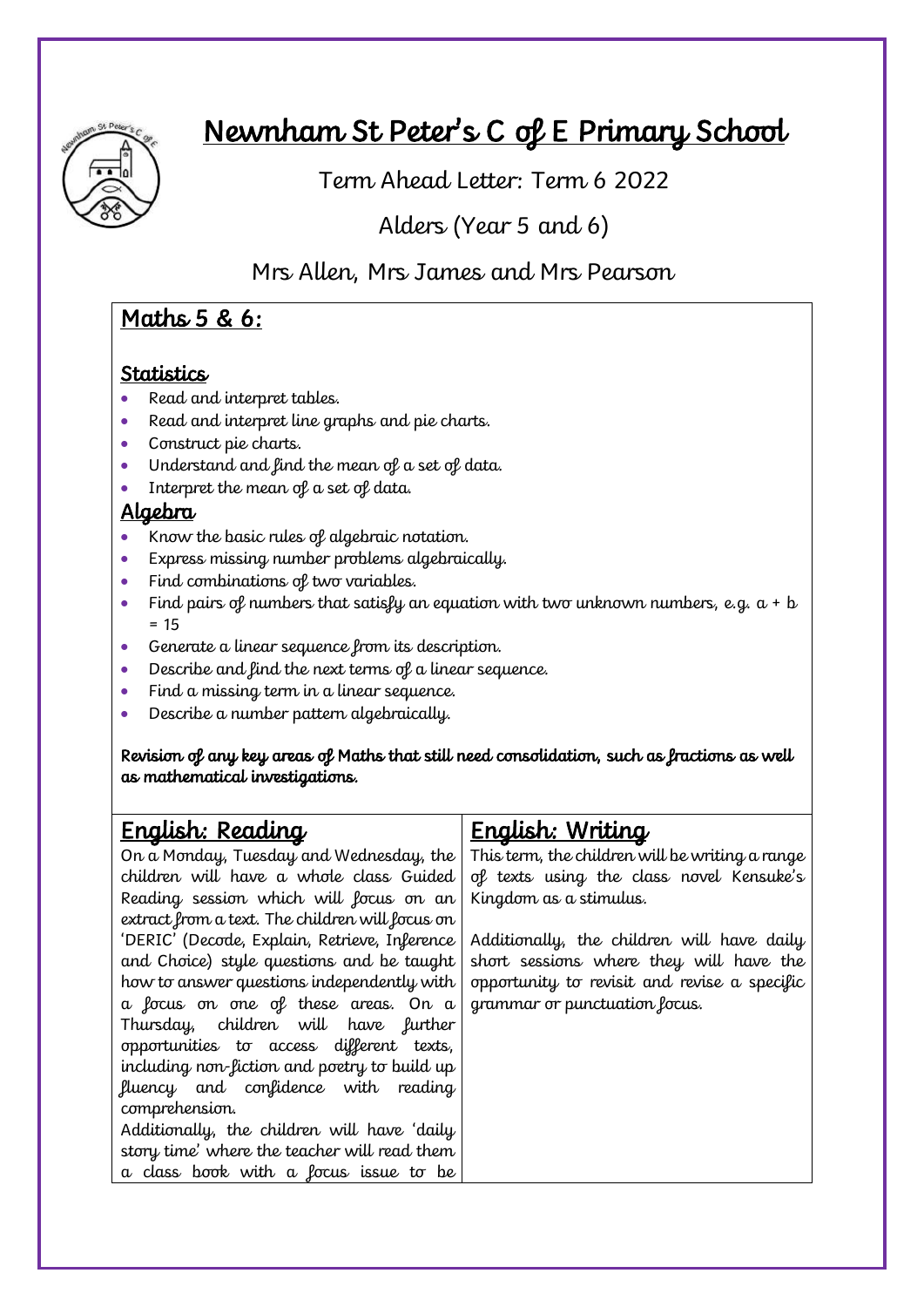| <u>Handwriting:</u><br>The children will be following a continuous<br>cursive handwriting scheme where they will<br>practise their handwriting daily. The aim is<br>to help children write neatly, with fluency<br>and consistency, to improve their overall<br>presentation in all books.<br>This term we will be concentrating on all<br>letters, both lower case and capital letters<br>across all writing. Children will practise<br>handwriting as a focused morning job when<br>they first come into school and continue to<br>practise the cursive style in all written work. |
|--------------------------------------------------------------------------------------------------------------------------------------------------------------------------------------------------------------------------------------------------------------------------------------------------------------------------------------------------------------------------------------------------------------------------------------------------------------------------------------------------------------------------------------------------------------------------------------|
| <b><u>RE: What would Jesus do? (Gospel)</u></b><br>In R.E, the children will complete the work<br>Jesus' teaching on how his followers should<br>live. Offer interpretations of two of Jesus'<br>parables and say what they might teach<br>Christians about how to live. Explain the<br>impact Jesus' example and teachings might<br>have on Christians today. Express their own<br>understanding of what Jesus would do in<br>relation to a moral dilemma from the world<br>today.<br>They will move onto the unit: What matters<br>most to Humanists and Christians?               |
| <b>DT:</b> Food: What could be healthier?<br>Focusing on nutrition, children research and<br>modify a traditional bolognese sauce recipe<br>to make it will cook their new and improved<br>versions, making appropriate packaging and<br>also learn about the ethical considerations<br>of farming cattle.                                                                                                                                                                                                                                                                           |
| <u>P.E:</u><br>This term, the children will have a P.E lesson<br>every Wednesday taught by a specialist<br>sports coach they will do athletics and<br>cricket.                                                                                                                                                                                                                                                                                                                                                                                                                       |
|                                                                                                                                                                                                                                                                                                                                                                                                                                                                                                                                                                                      |